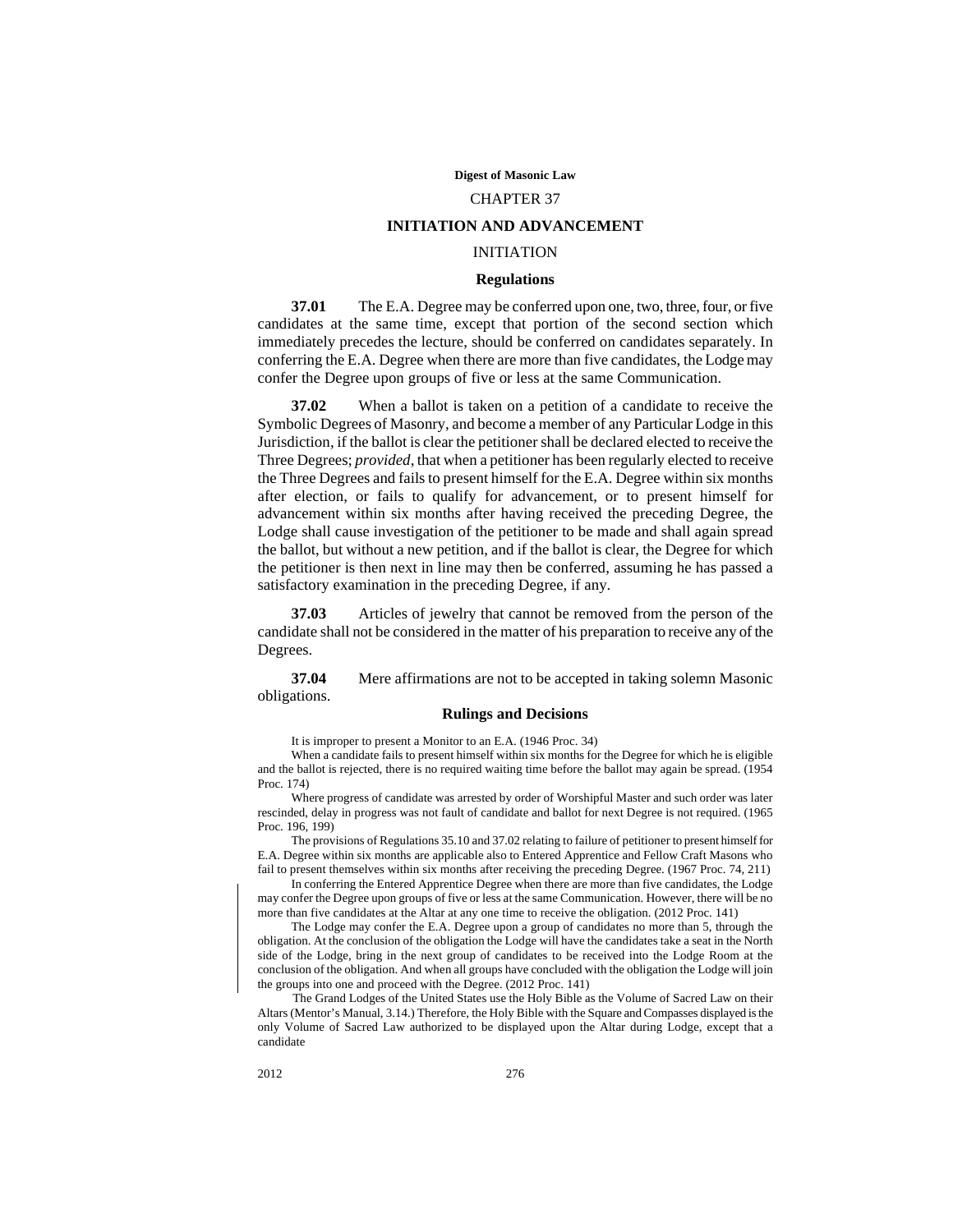#### **Chap. 37 Initiation and Advancement 37.05**

may seal his obligation upon the Volume of Sacred Law of his choice, e.g., a Muslim on the Koran or a Jew on the Torah. These other Volumes of Sacred Law may be present only during the Obligation and are to be removed immediately after the candidate has sealed his Obligation. At no time shall the Holy Bible, with the Square and Compasses displayed upon the Holy Bible, be absent from the Altar. (2008 Proc. 105)

#### **ADVANCEMENT**

# **Regulations**

**37.05** A Lodge of competent jurisdiction otherwise, may, upon a proper Certificate from the Grand Secretary, lawfully finish work begun by a Lodge which has become defunct, and advance an Entered Apprentice or Fellow Craft Mason.

**37.06** One month must intervene between the conferring of any two Degrees, except in actual and meritorious emergency, which requires Dispensation from the Grand Master. The term "month" as used here shall be construed in harmony with the construction placed upon it by Regulation 33.01.

# **References**

Grand Master may grant Dispensation to confer Degrees short of time. Reg. 6.10(b) Grand Master may grant Dispensation to confer more than one Degree on candidate at same Communication. Reg. 6.10(d)

#### **Rulings and Decisions**

E.A. Initiated twenty-six (26) years ago in another Jurisdiction after careful investigation and waiver of jurisdiction or dimit, may petition Florida Lodge for F.C. Degree. (1943 Proc. 74)

E.A. Initiated in another Jurisdiction twenty-five (25) years ago must secure dimit or equivalent before petitioning for advancement in Florida Lodge. (1944 Proc. 30)

It is not necessary to have a Dispensation to pass seven E.A. Brothers to F.C. Degrees. (1947 Proc. 34)

It is not permissible to raise twin brothers at the same time with two (2) separate Degree Teams. (1947 Proc. 32)

When a Florida Lodge requests a Lodge of another Grand Jurisdiction to confer Degrees by courtesy, and through error the Degrees are conferred without required intervening time of one month, the conferring of such Degrees is binding upon the Florida Lodge and the candidate is a Mason of the Florida Lodge in accordance with Degrees conferred upon him by courtesy. (1964 Proc. 64, 268)

# **OBJECTION AND ARREST OF PROGRESS**

# **Constitutional Provisions**

Every candidate for Initiation should read and approve the By-Laws of the Lodge, and must present his petition in writing vouched for by two members of the Lodge at a Stated Communication, which must lie over at least one month for the Brethren to make due inquiry into the character and standing of the candidate and review a criminal background investigative report of the candidate. And a petition thus presented cannot be withdrawn, but must be acted upon, and if rejected, cannot again be presented within six months. But rejections for Passing and Raising,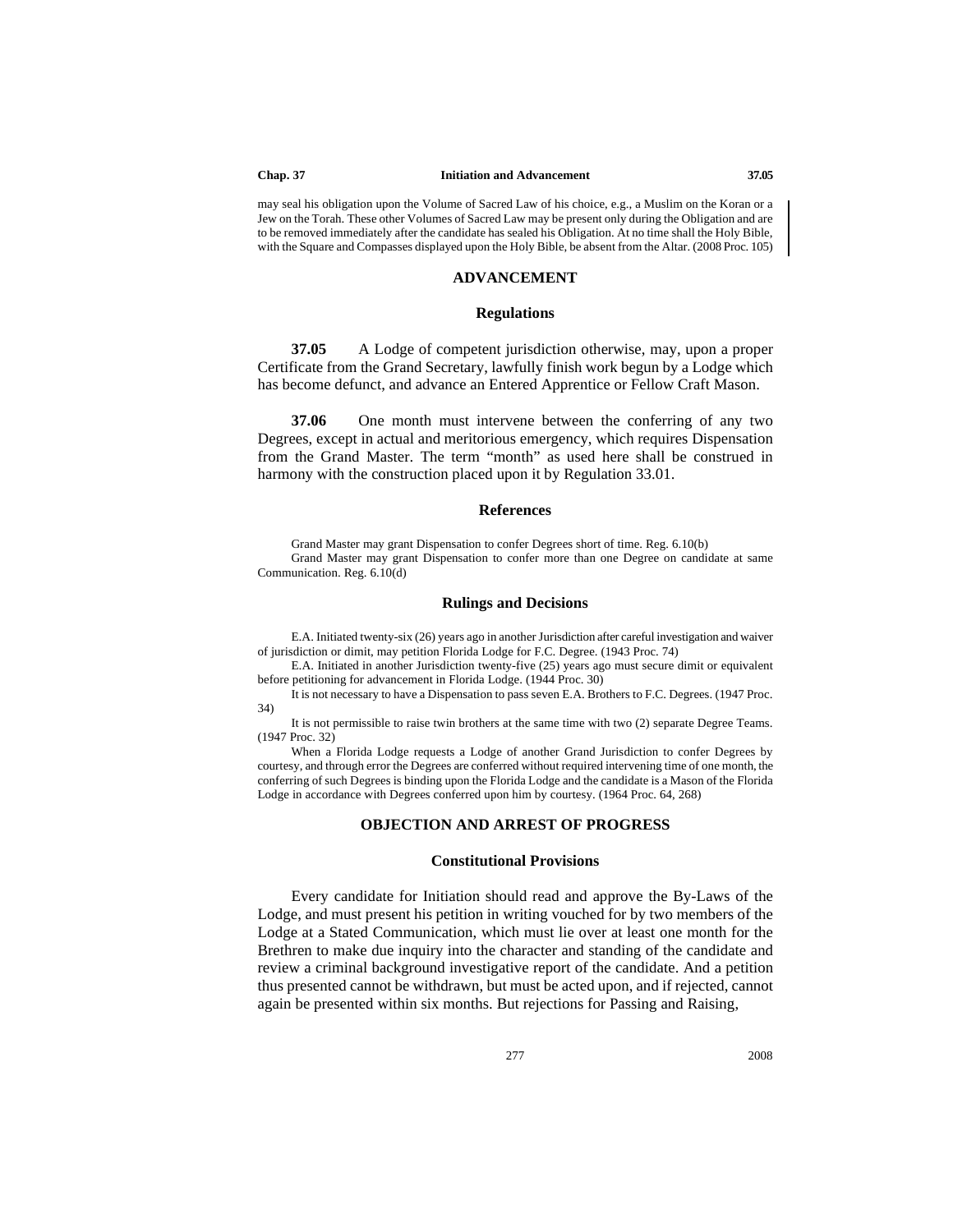#### **37.07 Digest of Masonic Law Chap. 37**

and for membership, shall not be required to lie over six months but may be renewed again at any subsequent Stated Communication of the Lodge. (2009) (Art. X, Sec. 14)

#### **Regulations**

**37.07** The progress of a candidate may be arrested at any time for good cause shown, even in the midst of conferring any Degree. However, after a candidate has received the Entered Apprentice Degree he should not be stopped for light reasons and the Worshipful Master, on his own motion or at the request of any member shall require the Brother making the objection to state his reasons therefore that the Lodge may consider such reasons and decide whether or not they are sufficient. The Lodge may, however, refer the matter to a committee which shall report whether or not the objections are well-founded and whether or not they should be made known in the body of the Lodge, which report shall be subject to the action of the Lodge. The Lodge shall determine by a majority vote on ball ballot whether the objection be of sufficient merit to justify the arrest of the progress of the candidate and shall determine whether the arrest of such progress shall be: (1) in accordance with Regulation 36.01 or (2) for a period sufficient to permit investigation before final action by the Lodge, or the Lodge may proceed pursuant to Regulation 44.15.

**37.08** Objection to the advancement of either an Entered Apprentice or a Fellow Craft can be made verbally or in writing.

**37.09** Pending the settlement of a dispute between two Lodges as to territorial jurisdiction over a petitioner who has received the Entered Apprentice Degree in one of them, the progress of the candidate must be arrested until the jurisdictional question shall be finally determined.

**37.10** When a Brother presents his petition for advancement he must abide the result of the ballot without appeal; but when a charge is preferred to a Lodge against a Brother for the purpose of arresting his advancement, the Mason preferring such a charge and refusing to give specifications, shall be himself liable to discipline.

**37.11** When, after a candidate has been duly elected to receive the Entered Apprentice Degree, objection arises against conferring the Degree upon him, the Master shall cause an order arresting the progress of the candidate to be spread upon the minutes, which shall have the same force and effect as rejection at the ballot box, and the fee accompanying the petition shall be returned.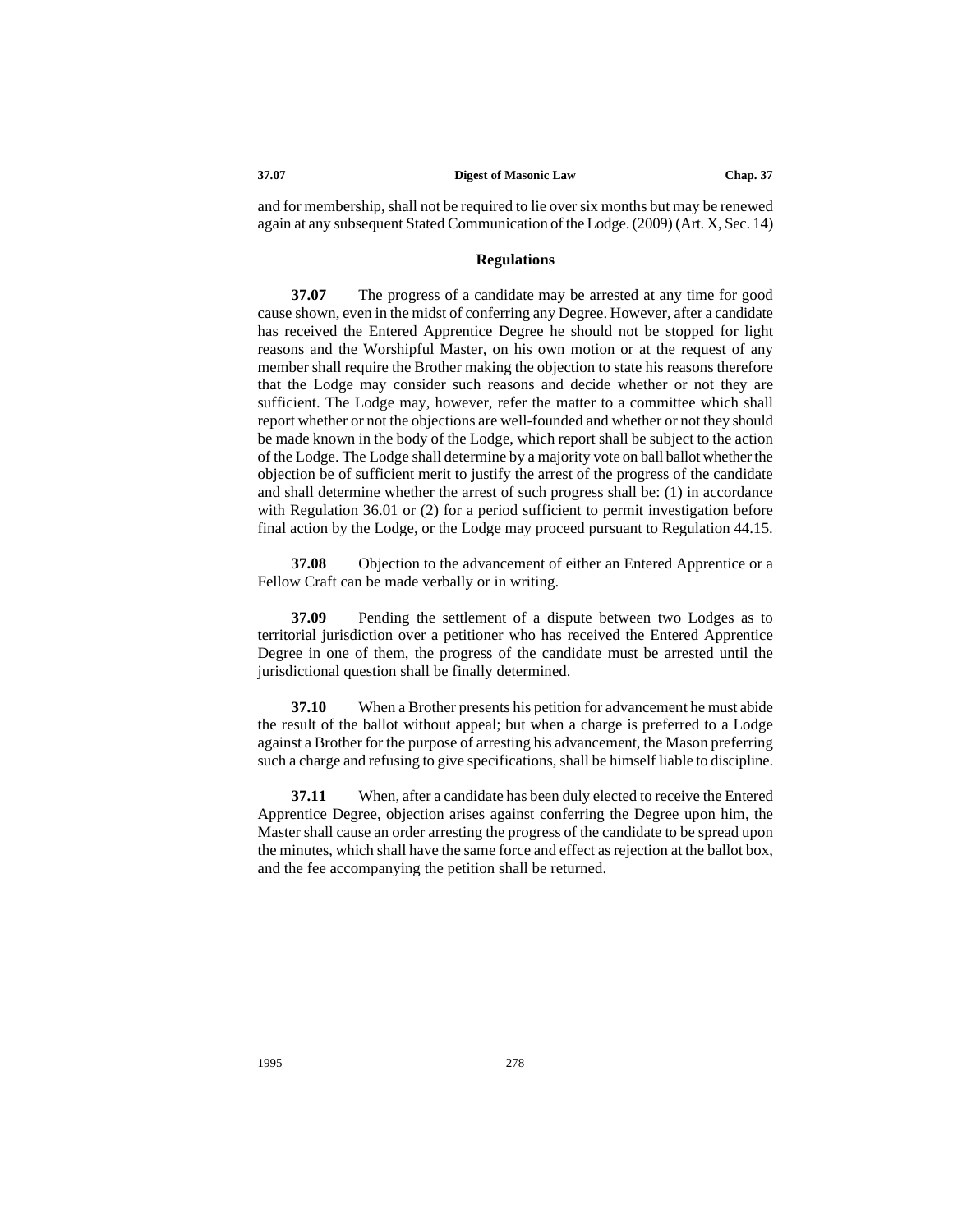# **Rulings and Decisions**

Objection to candidate by Mason not a member of the Lodge to which application for membership has been made has no effect. (1944 Proc. 28)

A Brother Mason who is not a member of a Florida Lodge does not have right of objection to candidates accepted for the Degrees by a Florida Lodge. (1950 Proc. 54, 164)

Objection to progress of candidate can only be made by a member of the Lodge to which candidate has been elected to receive the Degrees. (1959 Proc. 62, 164)

Member of Lodge stated to Worshipful Master that he objected to candidate receiving E.A. Degree but gave no reason. Candidate was rejected. (1944 Proc. 29)

After candidate has been elected and received E.A. Degree, member of committee reported new information that candidate was unfit to be made a Mason. Progress should be arrested, a committee appointed, and Lodge, by majority vote, determine worthiness of candidate. 37.07 provides the procedure in the case of the arrest of the progress of a candidate. (1948 Proc. 52)

Regulations 37.02 and Section 14 of Article X of the Constitution apply to Entered Apprentice Brother who fails to present himself for Fellow Craft Degree within six months. Petition for advancement may be presented at any Stated Communication of the Lodge, and if ballot is unfavorable may be reviewed at any subsequent Stated Communication of the Lodge. Regulation 37.07 applies only to oral objection made to advancement. (1973 Proc. 58, 344)

The proper procedure is for the Worshipful Master to immediately arrest the progress of an Entered Apprentice who confessed to stealing money from employer, and appoint a committee to investigate. Upon report of committee, ballot should again be spread. (1962 Proc. 82, 296)

When a dispute as to jurisdiction arises in regard to an Entered Apprentice Brother who has passed his proficiency test and presented himself for further Degrees, and the dispute requires six months or more for settlement, Regulations 37.02 and 37.09 do not require a ballot on further progress of the Entered Apprentice Brother if the Entered Apprentice Brother has done all required of him and the delay was due only to the dispute over jurisdiction. (1959 Proc. 51, 164)

Member of Lodge who desires to stop the progress of a candidate by objection must do so personally. Objection may not be made by member in attendance at Lodge Communication for or in behalf of an absent Brother. An objection stated by a proxy has no validity whatever. (1964 Proc. 65, 268)

Entered Apprentice Mason Initiated after valid objection by member of the Lodge is Entered Apprentice Mason of the Lodge into which he was Initiated, but objection of member remains as continuing objection to the further progress of such Entered Apprentice until objection is withdrawn or objector dies or ceases to be a member of the Lodge. (1965 Proc. 196, 199-200)

The term "in good standing" refers to Master Masons and not to Entered Apprentice and Fellow Craft Masons. A Transfer Certificate may only be issued to a Master Mason "in good standing." A Transfer Certificate may not be issued to Entered Apprentice and Fellow Craft Masons inasmuch as said Brothers are not subject to Lodge dues and may only be suspended as a result of charges of unmasonic conduct being filed against them, being found guilty, and the penalty imposed by the Lodge or Grand Lodge being suspension or expulsion. Entered Apprentice and Fellow Craft Masons may be issued EA/FC Dimits (Form GL-611) as long as their progress has not been arrested, in accordance to Regulation 37.07 of the Digest of the Masonic Law of Florida. (2019 Proc. 114)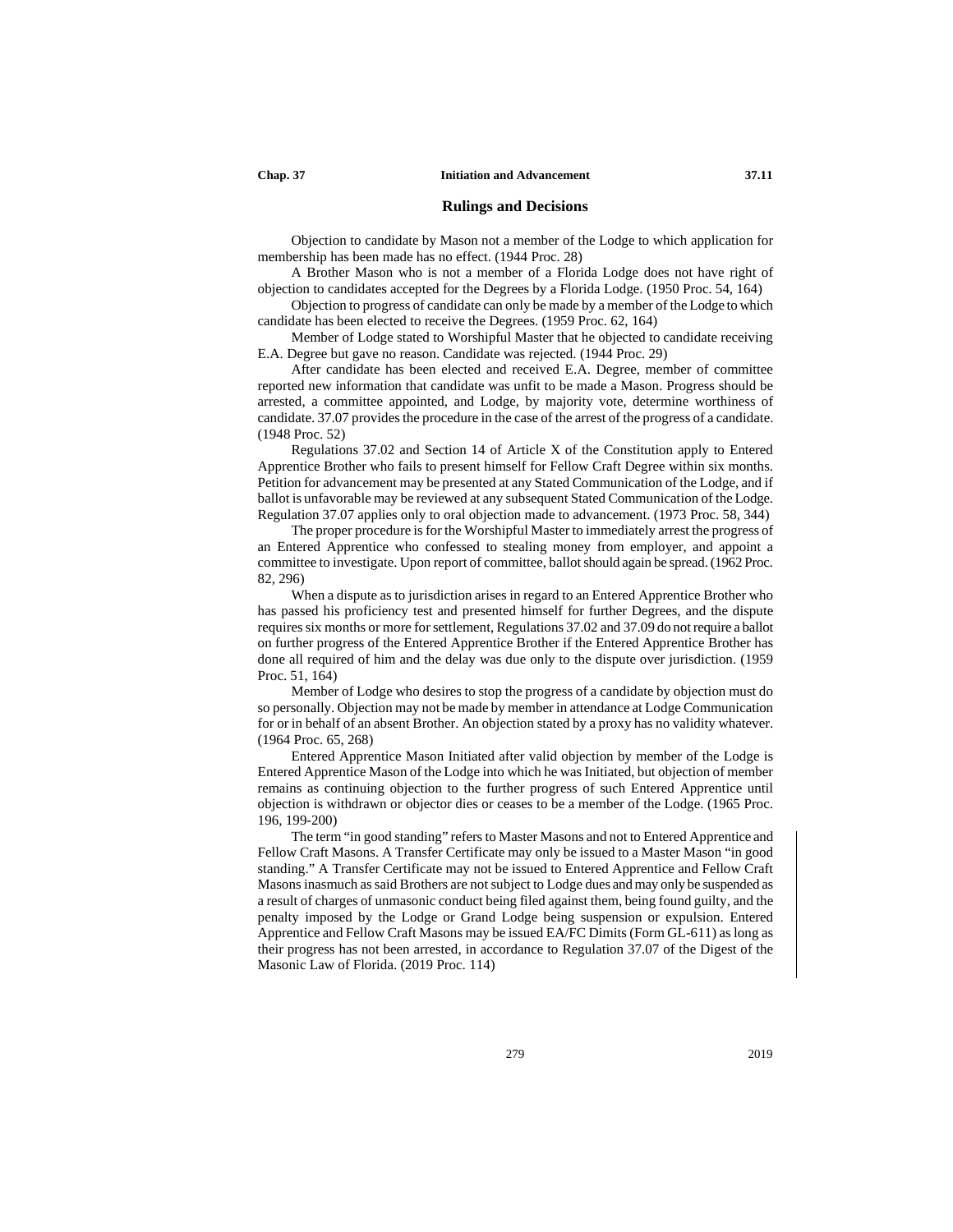# **PROFICIENCY**

# **Regulations**

**37.12** No candidate shall receive the Fellow Craft or Master Mason Degree unless and until he shall have passed a satisfactory examination in open Lodge upon the catechism of the preceding Degree. No Degree shall be conferred until the candidate has received instruction in the "Lodge System of Masonic Education" as prescribed in Regulation 37.18. (1979)

**37.13** A candidate should be examined in open Lodge, opened in the highest Degree to which he has been advanced. No person should be admitted to a Lodge open in the Master Mason Degree, except those who have received that Degree.

**37.14** The golden rule which should govern the advancement of applicants to the Second and Third Degrees, is "suitable proficiency" to be demonstrated on examination in open Lodge, and which nothing but a most extraordinary and meritorious case of emergency should ever waive.

**37.15** In voting on the proficiency of a candidate, a majority vote governs. Examination and voting on proficiency of an Entered Apprentice Brother shall be conducted in an Entered Apprentice Lodge; examination and voting on proficiency of a Fellow Craft Brother shall be conducted in a Lodge of Fellow Craft Masons, and examination and voting on proficiency of a Master Mason shall be conducted in a Lodge of Master Masons. The Brother or Brothers being examined as to proficiency shall be excused from the Lodge room while the vote on their proficiency is being taken.

**37.16** (a) The Grand Lodge Committee on Work shall issue card certificates of proficiency to qualified Master Masons, who are members in good standing of regular Lodges, when in the judgment of the committee the proficiency of such Masons, in the official Form and Ceremonies, is such as to meet the standards set up by said Committee, and when otherwise qualified.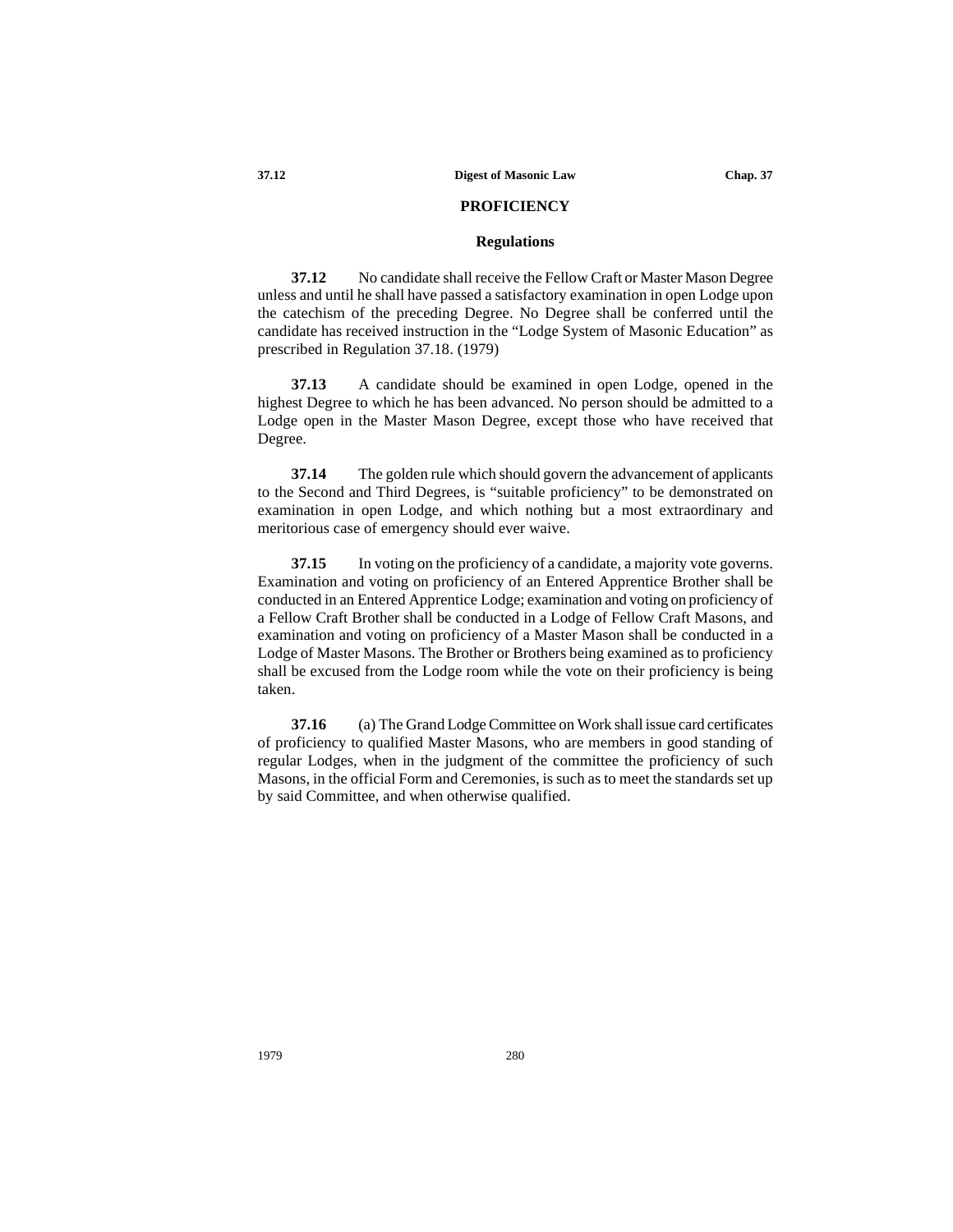(b) The Committee on Work shall issue a white card certificate of proficiency to a Master Mason when proficient in the ceremonies of opening and closing the Three Degrees of Freemasonry and in the esoteric work of the Entered Apprentice Degree.

(c) The Committee on Work shall issue a green card certificate of proficiency to a Master Mason when proficient in the ceremonies of opening and closing the Three Degrees of Freemasonry and in the esoteric work of the Entered Apprentice Degree and the Fellow Craft Degree.

(d) The Committee on Work shall issue a blue card certificate of proficiency to a Master Mason when proficient in the ceremonies of opening and closing the Three Degrees of Freemasonry, and the esoteric work of the Entered Apprentice, Fellow Craft, and Master Mason Degree including the questions and answers of the Entered Apprentice, Fellow Craft, and Master Mason Catechisms. (2010)

(e) The Committee on Work shall issue to a Master Mason proficient in one (1) or two (2) of the lectures of the Degrees on an orange card with blue stripe, on which stripe shall be imprinted and impressed the lecture or lectures in which the holder is proficient. An orange card without the blue stripe shall be issued for proficiency in the lectures of the Three Degrees.

(f) The Committee on Work shall issue a gold card of proficiency together with a certificate suitable for framing to a Master Mason when proficient in all Three Degrees and lectures of Freemasonry.

(g) All proficiency cards except the brown and gold cards shall only be in force for three (3) years unless renewed by the committee upon examination of such and holder, or unless the holder of such cards has qualified to receive an extra card for proficiency; *provided*, that when any Master Mason is proficient in the esoteric work of all Three Degrees and the lectures thereof and receives a gold card, it shall be good for life, unless revoked by the Grand Lodge. The brown card shall be in force for ten (10) years. (2003)

(h) The Committee on Work shall issue a silver card for proficiency in the Catechism of the Three Degrees in accordance with adopted Forms and Ceremonies. (1979)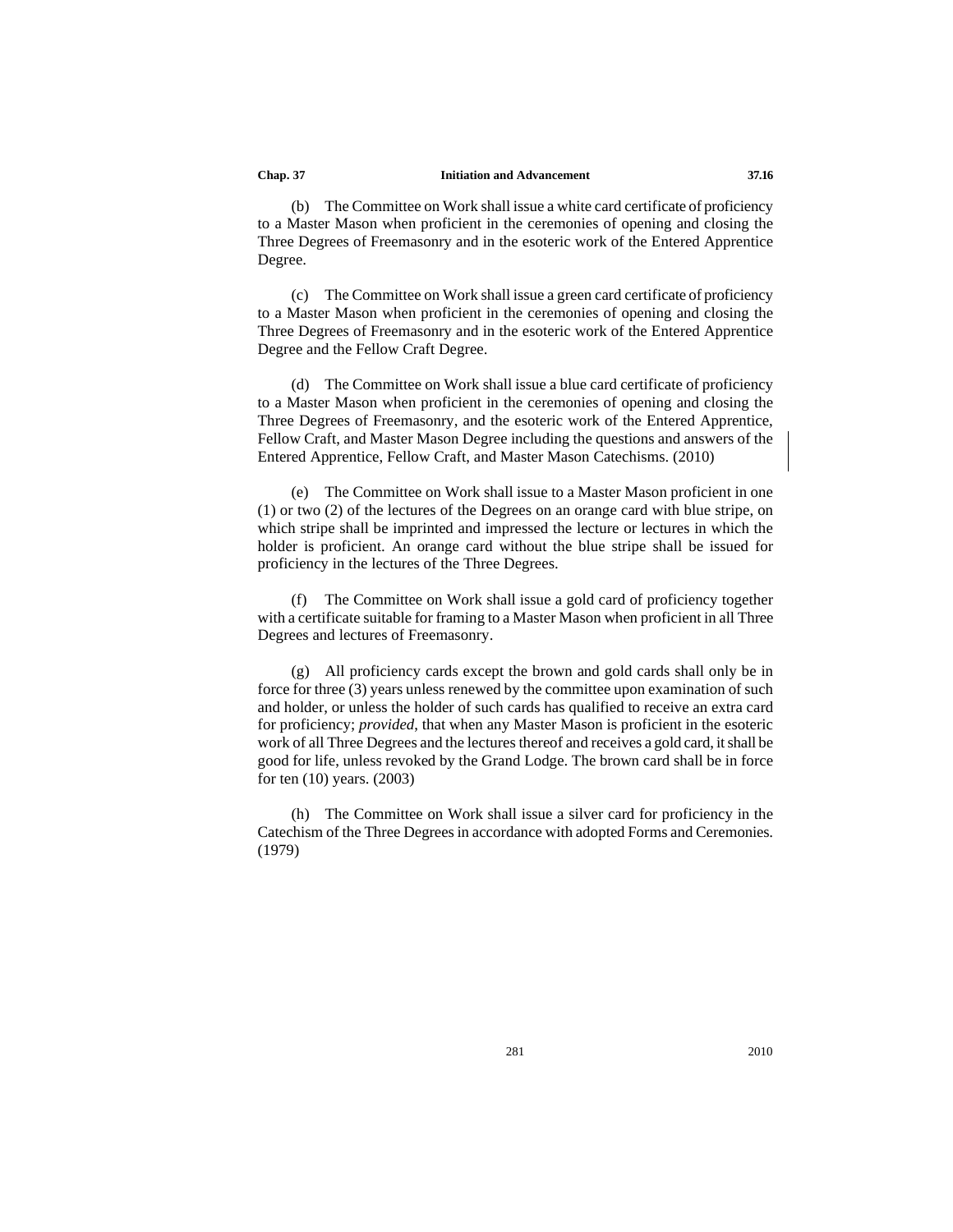#### **37.17 Digest of Masonic Law Chap. 37**

(i) The Committee on Work shall issue a brown card for proficiency in all the following portions or parts of the esoteric (monitorial) Forms and Ceremonies: (a) All the Chaplain's parts in the conferring of the Three Degrees, an opening prayer, a closing prayer, the Flag prayer, and the prayers for the 25, 40, and 50 year membership presentation awards; and (b) The three regular Charges at Initiation, Passing, and Raising; and (c) All the parts in one or more Funeral/Memorial service; and (d) The Presentation of the Lambskin Apron. (1989)

**37.17** The Committee on Work shall examine and issue proficiency cards in accordance with these Regulations. The committee shall certify the names of all Brethren to whom has been issued a Certificate of Qualification to the Grand Secretary, who shall record the same and maintain as permanent records of the Grand Lodge.

# **EDUCATION INSTRUCTION**

#### **Regulations**

**37.18** The Grand Lodge has promulgated a "Lodge System of Masonic Education" which is described in 1954 Proceedings on pages 165 through 168. A candidate receiving the Entered Apprentice, Fellow Craft, or Master Mason Degree shall receive the instruction prescribed to be given either before or after the conferring of each such Degree. Prior to the conferring of a Degree, the Worshipful Master or a majority of the Lodge Committee on Masonic Education shall certify to the Lodge Secretary that the candidate has received the prescribed instruction, which certification shall be recorded in the Lodge minutes. (1991)

The Worshipful Master and the Lodge Secretary shall be directly and personally responsible to the Grand Master and to the Grand Lodge for full compliance with this Regulation. (1979)

# **Rulings and Decisions**

A Candidate for advancement must be examined as to his proficiency in the preceding Degree in open Lodge at either a Called or Stated Communication. (1948 Proc. 58)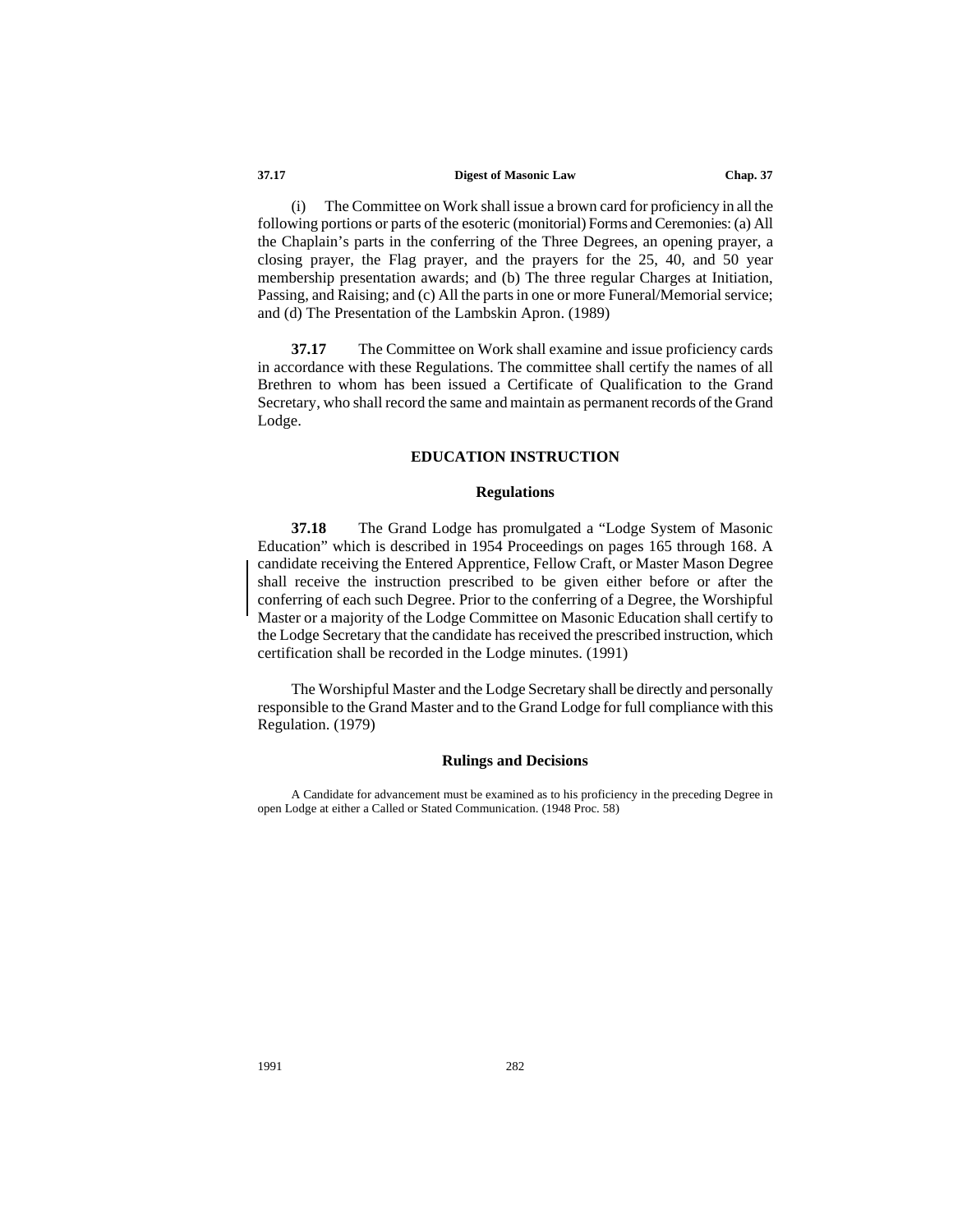#### **Chap. 37 Initiation and Advancement 37.18**

Proficiency test of E. A. & F. C. Degrees must be conducted in open Lodge. (1947 Proc. 32) The Lodge may decide whether or not to present a Lambskin Apron to a Brother Raised in another Lodge and dimitting to present Lodge and taking examination. (1946 Proc. 84)

Voting on the proficiency of a candidate is a part of the work of the Degree and must be taken immediately following the examination and in the same Degree in which the Lodge is then open for the examination. If the vote is upon proficiency in the Entered Apprentice Degree, all Entered Apprentice Masons present are entitled to vote, and if the vote is upon proficiency in the Fellow Craft Degree, all Fellow Craft Masons present are entitled to vote. (1954 Proc. 66)

When a Brother has been Initiated an Entered Apprentice and fails to become proficient within six months, a new investigation and ballot must be had, without the necessity, however, of a new petition. Since the Brother is an Entered Apprentice Mason he is entitled to continue instruction in that Degree pending the reinvestigation and ballot before progressing to the Fellow Craft Degree. (1959 Proc. 54-55, 164)